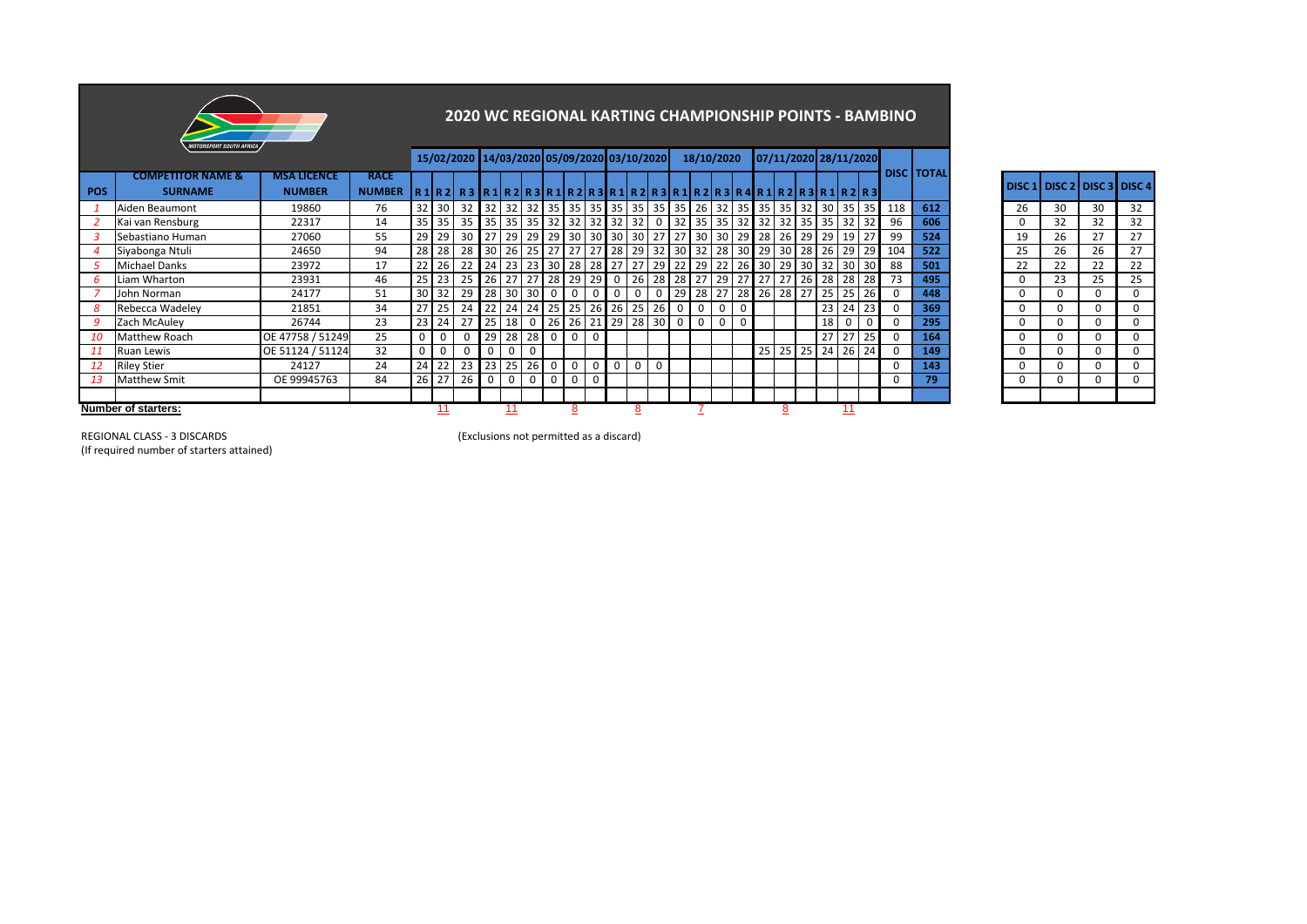|            | <b>MOTORSPORT SOUTH AFRICA</b>                 |                                     |                                                                                                            |    | 15/02/2020 |          |     | <b>2020 WC REGIONAL KARTING CHAMPIONSHIP POINTS - MICRO MAX</b><br>14/03/2020 |     |                 | 05/09/2020 |    |          | 03/10/2020  |    |    | 18/10/2020 |    |     |    | 07/11/2020 |                |     | 28/11/2020   |          |             |              |    |                                     |    |             |
|------------|------------------------------------------------|-------------------------------------|------------------------------------------------------------------------------------------------------------|----|------------|----------|-----|-------------------------------------------------------------------------------|-----|-----------------|------------|----|----------|-------------|----|----|------------|----|-----|----|------------|----------------|-----|--------------|----------|-------------|--------------|----|-------------------------------------|----|-------------|
| <b>POS</b> | <b>COMPETITOR NAME</b><br><b>&amp; SURNAME</b> | <b>MSA LICENCE</b><br><b>NUMBER</b> | <b>RACE</b><br>NUMBER   R1   R2   R3   R1   R2   R3   R1   R2   R3   R1   R2   R3   R1   R2   R3   R4   R1 |    |            |          |     |                                                                               |     |                 |            |    |          |             |    |    |            |    |     |    |            | $R2$ $R3$ $R1$ |     | <b>R2</b> R3 |          | <b>DISC</b> | <b>TOTAL</b> |    | I DISC 1 I DISC 2 I DISC 3 I DISC 4 |    |             |
|            | Reese Koorzen                                  | 2310                                | 655                                                                                                        | 35 | 35         | 35       | 35  | 32                                                                            | -35 | 35              | 35         | 35 | 30       | 35          | 35 | 35 | 35         | 35 | 32  | 30 | 32         | 35             | 0   | 0            | 0        | 30          | 616          | 0  |                                     |    | 30          |
|            | Joshua Smit                                    | 2260                                | 683                                                                                                        | 32 | 32         | 32       | -32 | 35.                                                                           |     | 30              | 32         | 32 | -35      | 30          |    | 30 | 30         | 32 | -30 | 29 | 28         | 28             | 29  | 30           | 30       | 112         | 565          | 27 | 28                                  | 28 | 29          |
|            | Jordan Wadeley                                 | 21372                               | 648                                                                                                        | 28 | 30         | 28       | 30  | 29                                                                            | 32  | 32              | 30         | 30 | 32       | 32          | 3U | 29 |            | 29 | -35 | 32 | 3U         | 32             |     | 35           | -32      | 112         | 564          | 27 | 28                                  | 28 | 29          |
|            | Keagan Beaumont                                | 16625                               | 671                                                                                                        | 30 | 28         | 30       | 29  | 30                                                                            | 30  | LO <sub>Q</sub> | 29         | 29 |          | 29          | 29 | 32 | 32         | 30 | 29  | 35 | -35        | 30             | -35 | 32           | 35       | 113         | 532          | 27 | 28                                  | 29 | 29          |
|            | Dale Hobbs                                     | 26179                               | 690                                                                                                        | 29 | 29         | 29       | 26  | 28                                                                            | 29  | 29              | 28         | 28 | 29       | 28          | 23 | 27 | 28         | 26 | 28  | 28 | 29         | 29             | -30 | 29           | 24       | 99          | 514          | 23 | 24                                  | 26 | 26          |
|            | 6 Sabelo Ntuli                                 | 12139                               | 612                                                                                                        |    | 25         | 25       | 27  | 26                                                                            | 26  | 28              | 22         |    | 28       | 27          | 28 | 28 | 29         | 27 | 27  | 27 | 27         | 27             | 28  | 27           | $\Omega$ | 72          | 491          | 0  | 22                                  | 25 | 25          |
|            | Eric Norman                                    | 5174                                | 621                                                                                                        | 26 | 26         |          | 28  | 27                                                                            | 28  | 0               | 0          |    |          |             |    | 26 | 26         | 28 | 26  | 26 | 26         | 26             | 23  | 28           | 29       | 0           | 426          | 0  |                                     |    | 0           |
|            | <b>Yusaf Parker</b>                            | 7995                                | 618                                                                                                        | 25 |            | 26       | - U | 0                                                                             |     | 0               | 0          | 0  |          |             |    |    |            |    |     |    |            |                |     |              |          | 0           | 78           | 0  |                                     |    | 0           |
|            | Kai van Rensburg                               | 22317                               | 614                                                                                                        | 0  |            | $\Omega$ | - 0 | $\mathbf 0$                                                                   | 0   | $\mathbf 0$     | 27         | 0  | <b>U</b> | $\mathbf 0$ |    |    |            |    |     |    |            |                |     |              |          | 0           | 27           |    |                                     |    | $\mathbf 0$ |
|            | <b>Number of starters:</b>                     |                                     |                                                                                                            |    |            |          |     |                                                                               |     |                 |            |    |          |             |    |    |            |    |     |    |            |                |     |              |          |             |              |    |                                     |    |             |

| DISC <sub>1</sub> | DISC <sub>2</sub> | DISC <sub>3</sub> | DISC <sub>4</sub> |
|-------------------|-------------------|-------------------|-------------------|
| ŋ                 | 0                 | 0                 | 30                |
| 27                | 28                | 28                | 29                |
| 27                | 28                | 28                | 29                |
| 27                | 28                | 29                | 29                |
| 23                | 24                | 26                | 26                |
| 0                 | 22                | 25                | 25                |
| ŋ                 | 0                 | 0                 | 0                 |
| 0                 | 0                 | ŋ                 | ŋ                 |
| ი                 | 0                 | 0                 | 0                 |

REGIONAL CLASS - 3 DISCARDS (Exclusions not permitted as a discard)

(If required number of starters attained)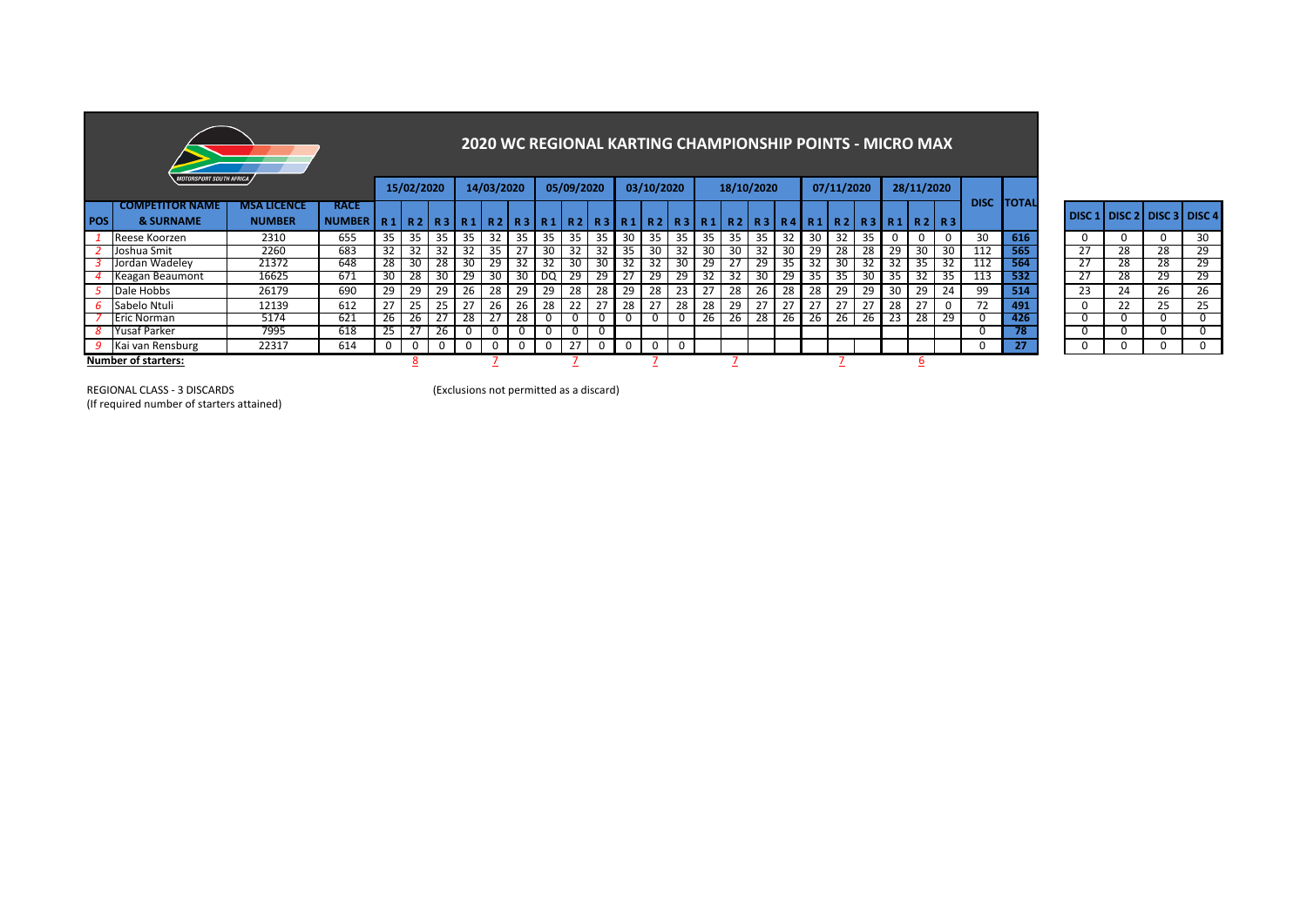|            |                                                |                                     |                              |                |             |          |                                            |            |    |                         |                 |   |                       |             |                 |    |                                                          |    |                 |       |            |       |    | 2020 WC REGIONAL KARTING CHAMPIONSHIP POINTS - MINI MAX |                |             |              |                   |                   |                   |                   |
|------------|------------------------------------------------|-------------------------------------|------------------------------|----------------|-------------|----------|--------------------------------------------|------------|----|-------------------------|-----------------|---|-----------------------|-------------|-----------------|----|----------------------------------------------------------|----|-----------------|-------|------------|-------|----|---------------------------------------------------------|----------------|-------------|--------------|-------------------|-------------------|-------------------|-------------------|
|            | <b>MOTORSPORT SOUTH AFRICA</b>                 |                                     |                              |                | 15/02/2020  |          |                                            | 14/03/2020 |    |                         |                 |   | 05/09/2020 03/10/2020 |             |                 |    | 18/10/2020                                               |    |                 |       | 07/11/2020 |       |    | 28/11/2020                                              |                |             |              |                   |                   |                   |                   |
| <b>POS</b> | <b>COMPETITOR NAME &amp;</b><br><b>SURNAME</b> | <b>MSA LICENCE</b><br><b>NUMBER</b> | <b>RACE</b><br><b>NUMBER</b> | R <sub>1</sub> |             |          |                                            |            |    |                         |                 |   |                       |             |                 |    | R2 R3 R1 R2 R3 R1 R2 R3 R1 R2 R3 R1 R2 R3 R4 R1 R2 R3 R1 |    |                 |       |            |       |    |                                                         | R2 R3          | <b>DISC</b> | <b>TOTAL</b> | DISC <sub>1</sub> | DISC <sub>2</sub> | DISC <sub>3</sub> | DISC <sub>4</sub> |
|            | Reza Levy                                      | 4935                                | 545                          | 32             | 30          |          | 35   32   35   35   32   35   29   32   32 |            |    |                         |                 |   |                       |             | $32$ 32         |    | 32                                                       | 32 |                 | 32 29 | 29         | 29    | 35 | 32                                                      | 30             | 116         | 587          | 29                | 29                | 29                | 29                |
|            | <b>Ethan Deacon</b>                            | 5809                                | 541                          | 30             | 29          |          | 29 28                                      | 32         |    | 32 30                   | 30              |   | 30 30 29              |             | 30 <sup>1</sup> | 28 | 29                                                       | 30 | 29              | -30   |            | 32    | 30 | -30                                                     | $\vert$ 35     | 114         | 550          | 28                | 28                | 29                | 29                |
|            | Joshua Smit                                    | 2260                                | 583                          | 28             | 0           |          | 29                                         | 29         |    |                         | 27 DQ 28        |   | 32 29 30              |             | 29              | 30 | 30                                                       | 29 |                 | 32    | 30         | 30    | 32 | 35                                                      | 32             | 55          | 516          | 0                 | <sup>0</sup>      | 27                | 28                |
|            | Jude Stuart                                    | 21518                               | 576                          | $\mathbf{0}$   | $\mathbf 0$ | $\Omega$ |                                            | 28         | 26 | $\vert$ 29              | 23              |   | 27 27 28              |             | 28 I            | 29 | 28                                                       | 28 | 28              | 28    |            | 27    | 24 | 24                                                      | $\mathbf{0}$   |             | 459          |                   | <sup>0</sup>      | <sup>0</sup>      | $\Omega$          |
|            | Joaquin de Oliveira                            | 2123                                | 547                          | 0              | 0           |          |                                            |            |    | 35                      | 32 <sub>1</sub> |   | 35 35 35              |             | 35 35           |    | 35                                                       | 35 |                 | 35 35 |            | 35 35 |    |                                                         |                |             | 452          |                   | 0                 | 0                 | 0                 |
|            | Jordan Wadeley                                 | 21372                               | 548                          | 0              | $\mathbf 0$ |          |                                            |            | 0  | 28                      | 29              |   | 28 28 23              |             | 27              |    |                                                          |    |                 | 23    | 24         | 28    | 29 | 29                                                      | 29             |             | 325          | $\Omega$          | $\Omega$          | 0                 | 0                 |
|            | Jason MacBeath                                 | 5799                                | 580                          | 35             | 35          |          | 32 35                                      | 26         | 30 | 0                       | 0               |   | ∣ 0                   | $\mathbf 0$ |                 |    |                                                          |    |                 |       |            |       |    |                                                         |                |             | 193          | 0                 | <sup>0</sup>      | $\Omega$          |                   |
|            | Paul Malcolm                                   | 5827                                | 536                          | 29             | 32          |          | 30 22                                      | 27         | 28 | $\mathbf 0$             | $\mathbf 0$     |   | $0$ 0                 | $\mathbf 0$ |                 |    |                                                          |    |                 |       |            |       |    |                                                         |                |             | 168          | U                 | <sup>0</sup>      | 0                 |                   |
|            | <b>Ethan Stier</b>                             | 2597                                | 542                          | 27             | 0           |          | 24 30 30                                   |            | 29 | $\overline{\mathbf{0}}$ | $\mathbf 0$     | U |                       |             |                 |    |                                                          |    |                 |       |            |       |    |                                                         |                |             | 140          | 0                 | $\Omega$          | 0                 | $\Omega$          |
| 10         | <b>Eric Norman</b>                             | 5174                                | 521                          | 0              | 0           | $\Omega$ |                                            |            |    |                         |                 |   |                       |             |                 | DQ | 27                                                       | 27 | 27 <sup>1</sup> |       |            |       | 24 | 0                                                       | $\overline{0}$ |             | 105          | U                 | 0                 | 0                 | 0                 |
|            | <b>Number of starters:</b>                     |                                     |                              |                |             |          |                                            |            |    |                         |                 |   |                       |             |                 |    |                                                          |    |                 |       |            |       |    |                                                         |                |             |              |                   |                   |                   |                   |

| DISC <sub>1</sub> | DISC <sub>2</sub> | DISC <sub>3</sub> | DISC <sub>4</sub> |
|-------------------|-------------------|-------------------|-------------------|
| 29                | 29                | 29                | 29                |
| 28                | 28                | 29                | 29                |
| 0                 | 0                 | 27                | 28                |
| 0                 | 0                 | 0                 | 0                 |
| ŋ                 | 0                 | 0                 | ŋ                 |
| ŋ                 | 0                 | 0                 | ŋ                 |
| ŋ                 | 0                 | 0                 | ŋ                 |
| n                 | 0                 | 0                 | ŋ                 |
| ŋ                 | 0                 | n                 | ŋ                 |
|                   |                   |                   |                   |

REGIONAL CLASS - 3 DISCARDS PERMITTED (Exclusions not permitted as a discard)

(If required number of starters attained)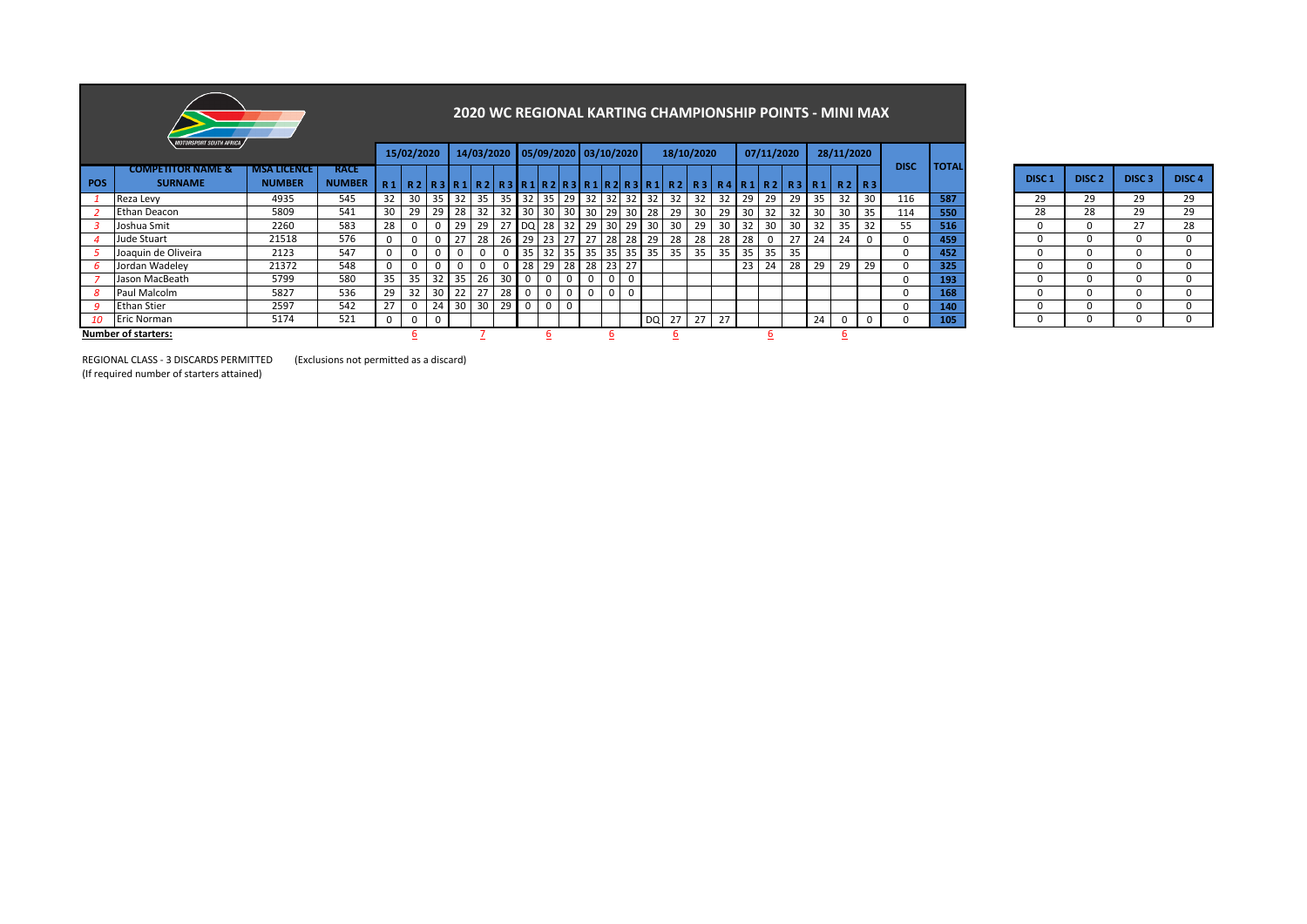|            |                                                |                                     |                                                                          |    |              |                 |          |                 |                 |             |                                              |          |         |          |                 |         |    |                           |       |    |                                                                   | <b>2020 WC REGIONAL KARTING CHAMPIONSHIP POINTS - MINI ROK</b> |              |   |                             |              |
|------------|------------------------------------------------|-------------------------------------|--------------------------------------------------------------------------|----|--------------|-----------------|----------|-----------------|-----------------|-------------|----------------------------------------------|----------|---------|----------|-----------------|---------|----|---------------------------|-------|----|-------------------------------------------------------------------|----------------------------------------------------------------|--------------|---|-----------------------------|--------------|
|            | <b>MOTORSPORT SOUTH AFRICA</b>                 |                                     |                                                                          |    |              |                 |          |                 |                 |             |                                              |          |         |          |                 |         |    |                           |       |    | 15/02/2020 14/03/2020 05/09/2020 03/10/2020 07/11/2020 28/11/2020 |                                                                |              |   |                             |              |
| <b>POS</b> | <b>COMPETITOR NAME &amp;</b><br><b>SURNAME</b> | <b>MSA LICENCE</b><br><b>NUMBER</b> | <b>RACE</b><br>NUMBER $R1R2R3R1R2R3R1R2R3R1R2R3R1R2R3R1R2R3R1R2R3R1R2R3$ |    |              |                 |          |                 |                 |             |                                              |          |         |          |                 |         |    |                           |       |    |                                                                   | <b>DISC</b>                                                    | <b>TOTAL</b> |   | <b>DISC 1 DISC 2 DISC 3</b> |              |
|            | Ethan Lennon                                   | 13290                               | 50                                                                       |    |              |                 |          |                 |                 |             | 32 32 32 35 32 35 35 35 35 35 35 35 35 35 35 |          |         |          |                 |         |    | $35 \mid 35 \mid 35 \mid$ |       |    | 32 32                                                             | 0                                                              | 612          | 0 | 0                           | 0            |
|            | Rayan Karriem                                  | 12205                               | 19                                                                       | 29 | 29           | 29              | 28       | 30 <sup>1</sup> | 32 <sub>1</sub> | 32          | 32                                           |          | 30 30   | 29       | 30 32           |         | 32 | 30 <sup>1</sup>           | 29    | 29 | 30                                                                | 0                                                              | 542          |   | 0                           | $\Omega$     |
|            | <b>William Marshall</b>                        | 25223                               | 48                                                                       |    | $26 \mid 28$ | 27              | 30       | 28              |                 | $30$ 28     | 28                                           |          | 28 29   | 30       |                 | 29 28   | 30 | 29                        | 27    | 28 |                                                                   | 0                                                              | 483          |   | 0                           | $\Omega$     |
|            | Jude Stuart                                    | 21518                               | 76                                                                       |    | 26           | <b>26</b>       | 29       | 29              | 29 I            | 29          | 29                                           |          | 29 28   | 28       |                 | $28$ 29 | 28 | 27                        | 28    | 26 | 27                                                                | 0                                                              | 475          |   | 0                           | $\Omega$     |
|            | Ethan Deacon                                   | 5809                                | 41                                                                       | 0  | 0            | 0               |          | 0               |                 | 30          | 30                                           |          | $32$ 32 | 32       | 32 <sub>1</sub> | 30      | 29 | 32                        | 30    | 30 | 29                                                                | 0                                                              | 368          |   | 0                           | $\Omega$     |
| 6          | Liam Crowe                                     | 28239                               | 13                                                                       | 0  | 0            | $\mathbf 0$     | $\Omega$ | $\Omega$        | $\overline{0}$  | 27          | 27                                           |          | $26$ 27 | 27       | 27 27           |         | 27 |                           | 28 25 | 25 | 28                                                                | 0                                                              | 321          |   | 0                           | $\Omega$     |
|            | Joaquin de Oliveira                            | 2123                                | 32                                                                       |    |              | $35$ 35 35      | 32       | 35              | 28              | $\mathbf 0$ | 0                                            | $\Omega$ |         |          |                 |         |    |                           |       |    |                                                                   | 0                                                              | 200          |   | 0                           | $\mathbf{0}$ |
| 8          | Nikolas Louw                                   | 23712                               | 55                                                                       | 28 | 0            | 28              | 0        | 0               | 0               | 26          | 26                                           | 27       |         |          |                 |         |    |                           |       |    |                                                                   | 0                                                              | 135          |   | 0                           | $\Omega$     |
|            | Reese Koorzen                                  | 2310                                | 55                                                                       |    | 0            | $\Omega$        |          |                 |                 |             |                                              |          |         |          |                 |         |    |                           | 32    | 35 | 35                                                                | 0                                                              | 102          |   | 0                           | $\mathbf{0}$ |
| 10         | Joshua Smit                                    | 2260                                | 83                                                                       |    | 30 30        | 30 <sup>1</sup> |          | 0               | 0               |             |                                              |          |         |          |                 |         |    |                           |       |    |                                                                   | 0                                                              | 90           |   | 0                           | $\mathbf{0}$ |
| 11         | Sabelo Ntuli                                   | 12139                               | 64                                                                       | 0  | 0            | $\Omega$        |          |                 |                 |             |                                              |          |         |          |                 |         |    |                           | 26    | 27 | 26                                                                | 0                                                              | 79           |   | 0                           | $\Omega$     |
| 12         | James Nash                                     | OE 99951296                         | 16                                                                       |    | 0            | $\mathbf 0$     |          |                 |                 |             |                                              |          |         |          |                 |         |    |                           | 24    | 24 | 25                                                                | 0                                                              | 73           |   | 0                           | $\Omega$     |
|            | <b>Number of starters:</b>                     |                                     |                                                                          |    |              |                 |          | ∍               |                 |             |                                              |          |         | <u>6</u> |                 |         | 6  |                           |       | 9  |                                                                   |                                                                |              |   |                             |              |

| DISC <sub>1</sub> | DISC <sub>2</sub> | DISC <sub>3</sub> |
|-------------------|-------------------|-------------------|
| 0                 | 0                 | 0                 |
| 0                 | 0                 | 0                 |
| 0                 | 0                 | 0                 |
| 0                 | 0                 | 0                 |
| 0                 | 0                 | 0                 |
| 0                 | 0                 | 0                 |
| 0                 | 0                 | 0                 |
| 0                 | 0                 | 0                 |
| 0                 | 0                 | 0                 |
| 0                 | 0                 | 0                 |
| 0                 | 0                 | 0                 |
| 0                 | 0                 | በ                 |

<u> 1989 - Johann Stein, marwolaethau a bhann an t-Amhair Aonaichte an t-Amhair Aonaichte an t-Amhair Aonaichte a</u>

No of starters not meeting the minimum requirement.

REGIONAL CLASS - 3 DISCARDS PERMITTED (Exclusions not permitted as a discard) (If required number of starters attained)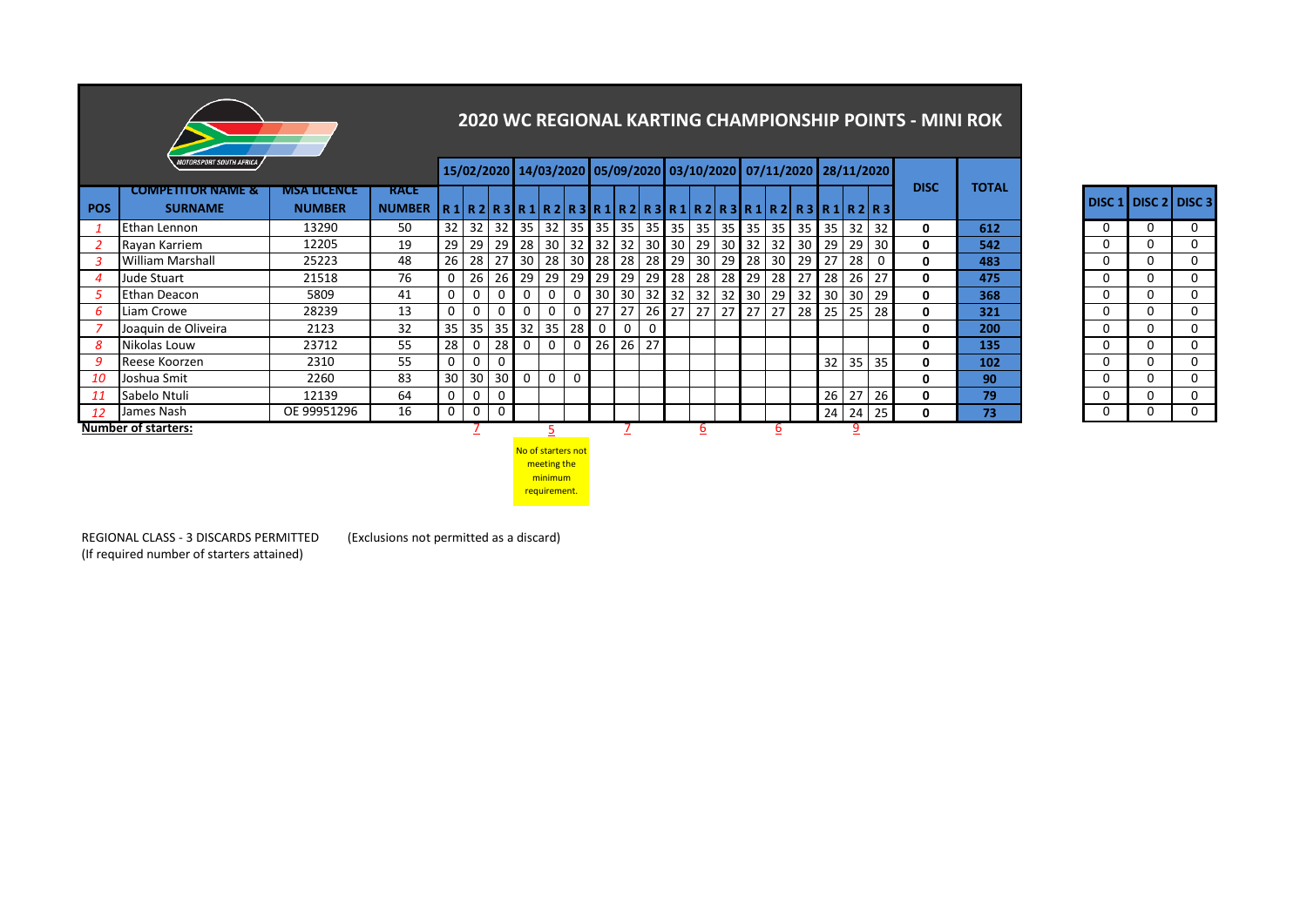|            |                                |                    |                                                                                                                                      |     |                      |       |    |                 |    |       |            |                 | <b>2020 WC REGIONAL KARTING CHAMPIONSHIP POINTS - JNR MAX</b> |            |                 |       |    |            |                 |     |            |                 |       |                 |                 |              |                   |    |    |                                    |          |
|------------|--------------------------------|--------------------|--------------------------------------------------------------------------------------------------------------------------------------|-----|----------------------|-------|----|-----------------|----|-------|------------|-----------------|---------------------------------------------------------------|------------|-----------------|-------|----|------------|-----------------|-----|------------|-----------------|-------|-----------------|-----------------|--------------|-------------------|----|----|------------------------------------|----------|
|            | <b>IOTORSPORT SOUTH AFRICA</b> |                    |                                                                                                                                      |     | 15/02/2020           |       |    | 14/03/2020      |    |       | 05/09/2020 |                 |                                                               | 03/10/2020 |                 |       |    | 18/10/2020 |                 |     | 07/11/2020 |                 |       | 28/11/2020      |                 |              |                   |    |    |                                    |          |
|            | <b>COMPETITOR NAME &amp;</b>   | <b>MSA LICENCE</b> | <b>RACE</b>                                                                                                                          |     |                      |       |    |                 |    |       |            |                 |                                                               |            |                 |       |    |            |                 |     |            |                 |       |                 |                 |              | <b>DISC TOTAL</b> |    |    | <b>DISC 1 DISC 2 DISC 3 DISC 4</b> |          |
| <b>POS</b> | <b>SURNAME</b>                 | <b>NUMBER</b>      | NUMBER   R 1   R 2   R 3   R 1   R 2   R 3   R 1   R 2   R 3   R 1   R 2   R 3   R 1   R 2   R 3   R 4   R 2   R 3   R 1   R 2   R 3 |     |                      |       |    |                 |    |       |            |                 |                                                               |            |                 |       |    |            |                 |     |            |                 |       |                 |                 |              |                   |    |    |                                    |          |
|            | Kyle Visser                    | 4814               | 477                                                                                                                                  | -35 |                      | 32 32 | 26 | 32 I            |    | 35 35 | 35         | 35 <sup>1</sup> | 35                                                            | 35         |                 | 32 30 | 28 | 32         | 32 35           |     | 32         | 35 <sup>1</sup> | 0     | 0               |                 | 26           | 597               |    |    |                                    | 26       |
|            | Andre Le riche                 | 5516               | 418                                                                                                                                  | 32  | -30 I                | 30    | 32 | 29              | 29 | 32    | 29         | 30              | 29                                                            | 29         | 30 I            | 29    | 30 | 29         | 30 <sup>1</sup> | 29  | 35         | 28              | 30    | 30              | 32              | 115          | 548               | 28 | 29 | 29                                 | 29       |
|            | Kyle Le Riche                  | 5514               | 432                                                                                                                                  | 24  | 29                   | 29    | 30 | 30 <sup>°</sup> | 30 | 28    | 32         | 29 I            | 30                                                            | 30         | 29 <sub>1</sub> | 27    | 29 | 28         | 28              | 30  | 28         | 32              | 32    | -32             | 29              | 107          | 538               | 24 | 27 | 28                                 | 28       |
|            | <b>Matthew Wadeley</b>         | 27099              | 433                                                                                                                                  | 29  |                      | 27    |    | 28              |    | 29    | 28         | 28              | 24                                                            | 28         | 28              | 28    |    | 23         |                 | 28  | 29         | 30 <sub>1</sub> | 29    | 29              | 30 <sup>1</sup> | 101          | 509               | 23 | 24 | 27                                 | 27       |
|            | <b>Ethan Stier</b>             | 2597               | 442                                                                                                                                  |     |                      |       |    | 0               |    | 30    | 30         | 32              | 32                                                            | 32         | 35 <sub>1</sub> | 32    | 32 | 30         | 29              | -32 | 30         |                 | 35    | 35 <sup>1</sup> | 35              | $\Omega$     | 508               | 0  |    | 0                                  | $\Omega$ |
|            | <b>Troy Dolinschek</b>         | 26519              |                                                                                                                                      | 24  | $\cdot$ 1 35 $\cdot$ | 35    | 35 | 35              | 32 |       |            |                 | $\mathbf 0$                                                   |            |                 | 35    | 35 | 35 35      |                 |     |            |                 |       |                 |                 | $\Omega$     | 336               | 0  |    | U                                  | 0        |
|            | Reza Levy                      | 4935               | 415                                                                                                                                  | 24  |                      |       | 29 |                 |    | 23    | 27         |                 | 24                                                            |            | DQ 23           |       |    |            |                 |     | 23 23      |                 | 29 24 | 24              |                 | $\mathbf{0}$ | 300               | 0  |    |                                    | 0        |
|            | Mikaeel Moolla                 | 19178              | 441                                                                                                                                  | 30  | 28                   | 28    |    | $\Omega$        |    |       |            |                 |                                                               |            |                 |       |    |            |                 |     |            |                 |       |                 |                 | $\Omega$     | 86                | 0  |    |                                    | $\Omega$ |
|            | Paul Malcolm                   | 5827               | 436                                                                                                                                  |     |                      |       | 28 | 22 <sub>1</sub> | 28 |       |            |                 |                                                               |            |                 |       |    |            |                 |     |            |                 |       |                 |                 | 0            | 78                | 0  |    |                                    | $\Omega$ |
|            |                                |                    |                                                                                                                                      |     |                      |       |    |                 |    |       |            |                 |                                                               |            |                 |       |    |            |                 |     |            |                 |       |                 |                 |              |                   |    |    |                                    |          |
|            | <b>Number of starters</b>      |                    |                                                                                                                                      |     |                      |       |    |                 |    |       |            |                 |                                                               |            |                 |       |    |            |                 |     |            |                 |       |                 |                 |              |                   |    |    |                                    |          |

|        | 86 |
|--------|----|
|        | 78 |
|        |    |
|        |    |
|        |    |
| rs not |    |
| $\sim$ |    |

No of starter **meeting the** minimum requirement.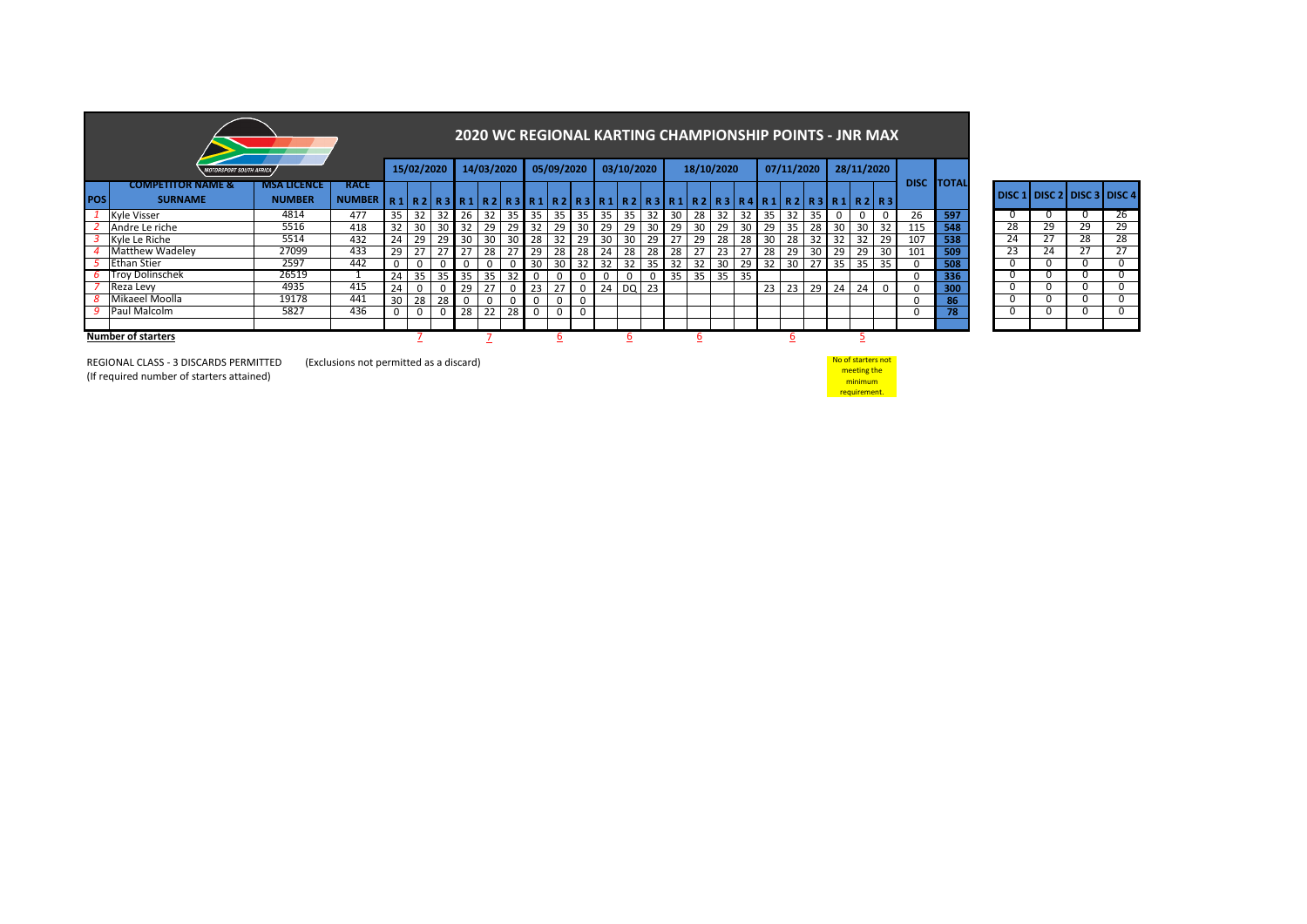|            |                                                |                                     |                              |              |                   |                 |      |                                                                                                                                                                                                                              |                |                |                                                                     |             |    |                |  |            |             |                            |             |                |       |             |                  |                       | <b>2020 WC REGIONAL KARTING CHAMPIONSHIP POINTS - SNR MAX</b> |              |                   |                   |          |               |
|------------|------------------------------------------------|-------------------------------------|------------------------------|--------------|-------------------|-----------------|------|------------------------------------------------------------------------------------------------------------------------------------------------------------------------------------------------------------------------------|----------------|----------------|---------------------------------------------------------------------|-------------|----|----------------|--|------------|-------------|----------------------------|-------------|----------------|-------|-------------|------------------|-----------------------|---------------------------------------------------------------|--------------|-------------------|-------------------|----------|---------------|
|            | <i><b>MOTORSPORT SOUTH AFRICA</b></i>          |                                     |                              |              |                   |                 |      | 15/02/2020 14/03/2020 05/09/2020 03/10/2020                                                                                                                                                                                  |                |                |                                                                     |             |    |                |  | 18/10/2020 |             |                            |             |                |       |             |                  | 07/11/2020 28/11/2020 |                                                               |              |                   |                   |          |               |
| <b>POS</b> | <b>COMPETITOR NAME &amp;</b><br><b>SURNAME</b> | <b>MSA LICENCE</b><br><b>NUMBER</b> | <b>RACE</b><br><b>NUMBER</b> |              |                   |                 |      | R 1    R 2    R 3    R 1    R 2    R 3    R 1    R 2    R 3    R 1    R 2    R 3    R 4    R 1    R 2    R 3    R 2    R 3    R 3    R 3    R 3    R 3    R 3    R 3    R 3    R 3    R 3    R 3    R 3    R 3    R 3    R 3 |                |                |                                                                     |             |    |                |  |            |             |                            |             |                |       |             |                  |                       | <b>DISC</b>                                                   | <b>TOTAL</b> | DISC <sub>1</sub> | DISC <sub>2</sub> |          | DISC 3 DISC 4 |
|            | Tate Bishop                                    | 5754                                | 294                          |              | $32$ 32           |                 |      |                                                                                                                                                                                                                              |                |                |                                                                     |             |    |                |  |            |             |                            |             |                |       |             |                  | 35                    | 120                                                           | 583          | 27                | 29                | 32       | 32            |
|            | Jason Coetzee                                  | 1445                                | 246                          |              | $35$ 35           |                 |      | $32$ 35 35                                                                                                                                                                                                                   |                |                | 32 32 30 29 30 32 29 29 28 28 29 30 30 32 30 30                     |             |    |                |  |            |             |                            |             |                |       |             |                  | 29                    | 114                                                           | 567          | 28                | 28                | 29       | 29            |
|            | <b>Charl Visser</b>                            | 4813                                | 201                          |              | $15 \mid 26 \mid$ |                 |      | 35 32 30                                                                                                                                                                                                                     |                |                | 29   29   35   32   23   30   35   32   35   32   32   32   35   29 |             |    |                |  |            |             |                            |             |                |       | $\mathbf 0$ | $\mathbf 0$      | $\mathbf 0$           | 15                                                            | 563          | $\mathbf 0$       | 0                 | 0        | 15            |
|            | Andrew Rackstraw                               | 1629                                | 240                          |              | 25 29             | 30 <sup>1</sup> | 0    | 0                                                                                                                                                                                                                            | 0              | 30             | 29 30 32                                                            |             |    |                |  |            |             | 29 30 30 30 29 30          | $\mathbf 0$ | $\mathbf 0$    | 0     | 23          | 29               | 32                    |                                                               | 467          | $\mathbf 0$       | 0                 | 0        | 0             |
|            | <b>Storm Lanfear</b>                           | 8830                                | 227                          |              | 24 28             | 29              | 0    | $\mathbf 0$                                                                                                                                                                                                                  | $\Omega$       | $\mathbf 0$    | $\mathbf 0$                                                         | $\mathbf 0$ | 29 |                |  |            |             | 28 28 28 29 30 28 29 32 30 |             |                |       |             |                  |                       |                                                               | 372          | $\mathbf 0$       | $\Omega$          | 0        | 0             |
| 6          | Kai van Zijl                                   | 5786                                | 234                          |              | 30 30             |                 |      | 26 30 29                                                                                                                                                                                                                     | 30             |                |                                                                     |             | 0  | $\overline{0}$ |  | $0$ 27 0   | $\mathbf 0$ | $\mathbf 0$                |             |                |       |             |                  |                       |                                                               | 202          | $\mathbf 0$       | 0                 | 0        | 0             |
|            | Kohen Bam                                      | OE 50880 / 51453                    | 249                          | $\mathbf{0}$ | 0                 | 0               | 0    | $\mathbf 0$                                                                                                                                                                                                                  | 0              |                |                                                                     |             |    |                |  |            |             |                            |             | 23 29 28 32 32 |       |             |                  | 30                    |                                                               | 174          | $\mathbf 0$       | 0                 | 0        | 0             |
|            | Andre le Riche                                 | 5516                                | 232                          | 0            | 0                 | $\Omega$        | 0    | 0                                                                                                                                                                                                                            | $\Omega$       |                |                                                                     |             | 28 | $27$   27      |  |            |             |                            | 28          |                | 28 27 |             |                  |                       |                                                               | 165          | $\mathbf 0$       | $\Omega$          | 0        | 0             |
| 9          | Jade Lanfear                                   | OE 99951451                         | 232                          | $\mathbf{0}$ | 0                 | $\Omega$        | 0    | 0                                                                                                                                                                                                                            | 0              |                |                                                                     |             |    |                |  |            |             |                            |             |                |       |             | 29 28            | 28                    |                                                               | 85           | $\mathbf 0$       | 0                 | $\Omega$ | 0             |
| 10         | <b>Guy Lanfear</b>                             | OE 99951462                         | 233                          | 0            | 0                 | $\Omega$        | 0    | 0                                                                                                                                                                                                                            | 0              |                |                                                                     |             |    |                |  |            |             |                            |             |                |       | 28          | 27               | 27                    | $\Omega$                                                      | 82           | $\mathbf 0$       | $\mathbf 0$       | 0        | $\Omega$      |
|            | Reece Oellerman                                | 5191                                | 215                          | 29           | 23                | 28              | 0    | $\mathbf 0$                                                                                                                                                                                                                  | $\Omega$       | $\mathbf 0$    | 0                                                                   | $\mathbf 0$ |    |                |  |            |             |                            |             |                |       |             |                  |                       |                                                               | 80           | $\mathbf 0$       | $\Omega$          | 0        | 0             |
|            | Michael Jordan                                 | 13349                               | 232                          | 28           | 25                | 25              | 0    | $\mathbf 0$                                                                                                                                                                                                                  | $\Omega$       | $\mathbf 0$    | 0                                                                   | $\mathbf 0$ |    |                |  |            |             |                            |             |                |       |             |                  |                       |                                                               | 78           | $\mathbf 0$       | 0                 | 0        | 0             |
| 13         | Jared Jordan                                   | 12400                               | 277                          | 27           | 27                | 24              | 0    | 0                                                                                                                                                                                                                            | 0              | $\mathbf 0$    | 0                                                                   | $\mathbf 0$ |    |                |  |            |             |                            |             |                |       |             |                  |                       |                                                               | 78           | $\mathbf 0$       | 0                 | 0        | $\Omega$      |
| 14         | <b>Tristan Reddy</b>                           | 25224                               | 244                          |              | $26 \mid 24$      |                 | 2300 | $\mathbf 0$                                                                                                                                                                                                                  | $\overline{0}$ | $\overline{0}$ | 0                                                                   | $\mathbf 0$ |    |                |  |            |             |                            |             |                |       |             |                  |                       |                                                               | 73           | 0                 | 0                 | 0        | $\Omega$      |
|            | <b>Number of starters:</b>                     |                                     |                              |              | 10                |                 |      | No of starters not No of starters<br>meeting the<br>minimum<br>requirement.                                                                                                                                                  |                |                | not meeting the<br>minimum<br>requirement.                          |             |    | 6              |  | <u>6</u>   |             |                            |             | 6              |       |             | $6 \overline{6}$ |                       |                                                               |              |                   |                   |          |               |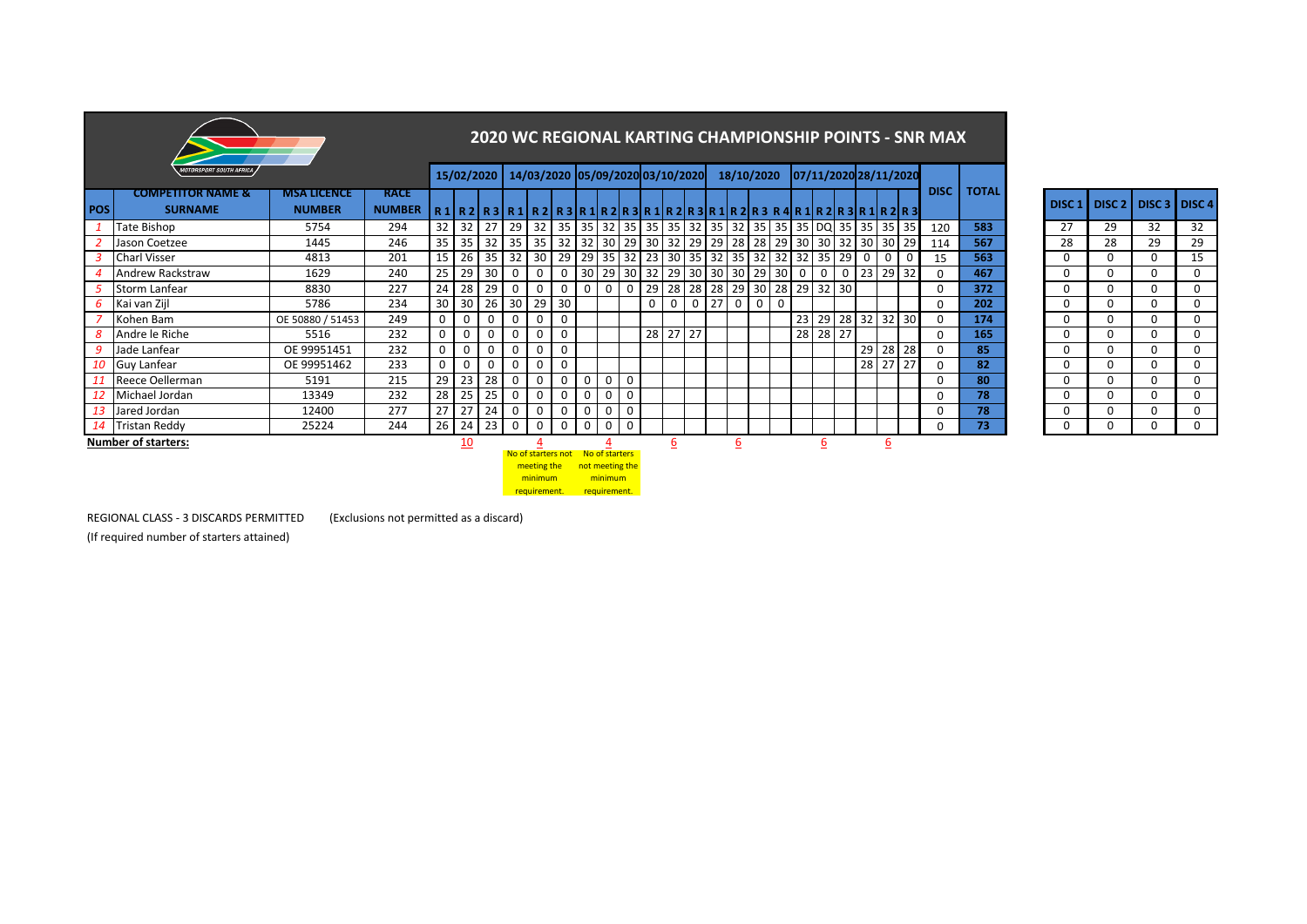|            |                                                              |               |                              |             |            |          |              |            |                 |          |            |           |    |             |             |    | 2020 WC REGIONAL KARTING CHAMPIONSHIP POINTS - DD2 |          |          |    |            |          |             |             |          |          |                   |          |                           |          |          |
|------------|--------------------------------------------------------------|---------------|------------------------------|-------------|------------|----------|--------------|------------|-----------------|----------|------------|-----------|----|-------------|-------------|----|----------------------------------------------------|----------|----------|----|------------|----------|-------------|-------------|----------|----------|-------------------|----------|---------------------------|----------|----------|
|            | <b>MOTORSPORT SOUTH AFRICA</b>                               |               |                              |             | 15/02/2020 |          |              | 14/03/2020 |                 |          | 05/09/2020 |           |    | 03/10/2020  |             |    | 18/10/2020                                         |          |          |    | 07/11/2020 |          |             | 28/11/2020  |          |          |                   |          |                           |          |          |
| <b>POS</b> | <b>COMPETITOR NAME &amp; LIMSA LICENCE</b><br><b>SURNAME</b> | <b>NUMBER</b> | <b>RACE</b><br><b>NUMBER</b> |             |            |          |              |            |                 |          |            |           |    |             |             |    | R1 R2 R3 R1 R2 R3 R1 R2 R3 R1 R2 R3 R1 R2 R3 R4 R1 |          |          |    | R 2        |          |             | R3 R1 R2 R3 |          |          | <b>DISC TOTAL</b> |          | DISC 1 DISC 2 DISC 3 DISC |          |          |
|            | Sebastian Boyd                                               | 5797          | 69                           | 32          | 35         | 32       | 35           | 35         | 35 <sup>1</sup> | 35       | 35         | 35        | 32 | 32          | 30          | 32 | 32                                                 | 32       | 32       | 35 | 32         | 32       | $\mathbf 0$ |             |          | 30       | 600               |          |                           | $\Omega$ | 30       |
|            | Jason Coetzee                                                | 1445          | 77                           | 35          | 32         | 30       | 32           | 32         | 32              | 32       | 32         | DQ        | 30 | 30          | 32          | 30 | 35                                                 | 30       | 27       | 32 | 35         | 35       | 35          | 35          | 35       | 117      | 561               | 27       | 30                        | 30       | 30       |
|            | <b>Connor Hughes</b>                                         | 3618          | 188                          | 27          | 27         | 28       | 24           | 29         | 22              | 29       | 30         | 32        | 28 | 29          | 25          | 29 | 30                                                 | 28       | 29       | 19 | 29         | 30       | 32          | 32          | 32       | 90       | 530               | 19       | 22                        | 24       | 25       |
|            | Jason Greyling                                               | 10722         | 138                          | 28          | 21         | 25       | 30           | 28         | 30              | 30       | 27         | 30        | 27 | 27          | 28          | 28 | 28                                                 | 29       | 30       | 30 | 24         | 29       | 0           |             |          | 21       | 508               | 0        | $\Omega$                  | 0        | 21       |
|            | Jared Jordan                                                 | 12400         | 177                          | 24          | 24         | 21       | 26           | 26         | 29              | 26       | 28         | 29        | 26 | 26          | 24          | 25 | 26                                                 | 25       | 24       | 24 | 27         | 28       | 30          | 30          | 29       | 93       | 484               | 21       | 24                        | 24       | 24       |
| 6          | <b>Andrew Thomas</b>                                         | 1439          | 114                          | 15          | 25         | 27       | 29           | 25         | 28              | 28       | 29         | 28        | 19 | 25          | 19          | 18 |                                                    | $\Omega$ | $\Omega$ | 29 | 30         | 27       | 29          | 27          | 28       | 15       | 470               | 0        | $\Omega$                  | $\Omega$ | 15       |
|            | <b>Robert Peche</b>                                          | 12199         | 133                          | 21          | 22         | 24       | 25           | 24         | 24              | 25       | 26         | 27        | 25 | 24          | 26          | 23 | 19                                                 | 24       | 26       | 28 | 26         | 26       | 26          | 25          |          | 62       | 454               |          | 19                        | 21       | 22       |
| 8          | Michael Jordan                                               | 13349         | 82                           | 0           | $\Omega$   |          | 22           | 23         | 23              | 23       | 24         | 21        | 24 | 23          | 27          | 24 | 25                                                 | 26       | 25       | 25 | 28         | 24       | 28          | 29          | 30       | 21       | 453               | $\Omega$ | $\Omega$                  | 0        | 21       |
| q          | <b>Roy Gruer</b>                                             | 9267          | 168                          | 25          | 28         | 22       | 28           | 30         | 25              | 27       | 19         | <b>DQ</b> | 29 | 28          | 29          | 27 | 29                                                 | 27       | 28       | 27 | 19         | 19       | 0           | $\Omega$    | $\Omega$ | 19       | 447               | $\Omega$ | $\Omega$                  | $\Omega$ | 19       |
| 10         | Andre Steenkamp                                              | 14249         | 107                          | 20          | 23         | 26       | 23           | 22         | 26              | 0        | 0          | 0         |    | $\Omega$    | 0           | 26 | 24                                                 | 19       | 23       | 26 | DQ         | 25       | 25          | 26          | 26       | 0        | 360               |          |                           | 0        | $\Omega$ |
| 11         | Jurie Swart                                                  | 5807          | 39                           | $\mathbf 0$ | $\Omega$   | 0        | $\Omega$     | $\Omega$   |                 | $\Omega$ | 0          | 0         | 35 | 35          | 35          | 35 | 27                                                 | 35       | 35       |    |            |          |             |             |          | $\Omega$ | 237               | $\Omega$ | $\Omega$                  | $\Omega$ | $\Omega$ |
| -12        | <b>Steve Beaumont</b>                                        | 16622         | 185                          | 22          | 19         | 23       | $\Omega$     | $\Omega$   |                 | 24       | 25         | 26        |    | $\mathbf 0$ | 0           |    |                                                    |          |          | 19 | 25         | $\Omega$ |             |             |          | $\Omega$ | 183               | $\Omega$ | $\Omega$                  | 0        | $\Omega$ |
| -13        | Jacques de Bruyn                                             | 2652          | 185                          | 26          | 26         | 16       | 27           | 27         | 27              | 0        | 0          | 0         |    | 0           | 0           |    |                                                    |          |          |    |            |          |             |             |          | 0        | 149               | 0        |                           | 0        | 0        |
| 14         | <b>Charl Visser</b>                                          | 4813          | 57                           | 29          | 30         | 35       | $\Omega$     | $\Omega$   |                 | $\Omega$ | 0          | 0         |    | 0           | 0           |    |                                                    |          |          |    |            |          |             |             |          | $\Omega$ | 94                | $\Omega$ | $\Omega$                  | $\Omega$ | $\Omega$ |
| -15        | Dino Stermin                                                 | 2326          | 47                           | 30          | 29         | 29       | $\Omega$     | $\Omega$   |                 | $\Omega$ | 0          | 0         |    | $\Omega$    | $\mathbf 0$ |    |                                                    |          |          |    |            |          |             |             |          | $\Omega$ | 88                | 0        |                           | 0        | $\Omega$ |
| -16        | <b>Marco Viegas</b>                                          | OE 99951096   | 162                          | $\mathbf 0$ | 0          | $\Omega$ | $\Omega$     | 0          | 0               |          |            |           |    |             |             |    |                                                    |          |          |    |            |          | 27          | 28          | 27       | $\Omega$ | 82                | 0        |                           | $\Omega$ | $\Omega$ |
| -17        | <b>Harry Georgiou</b>                                        | 8998          | 126                          | 23          | 20         | 16       | $\mathbf{0}$ | $\Omega$   |                 | 0        | 0          | 0         |    | 0           | 0           |    |                                                    |          |          |    |            |          |             |             |          | $\Omega$ | 59                | 0        | $\Omega$                  | $\Omega$ | $\Omega$ |
| -18        | Neville Chapman                                              | 27116         | 16                           | 15          | 0          | 0        | $\Omega$     | 0          | n               | 0        | 0          | 0         |    | 0           | $\mathbf 0$ |    |                                                    |          |          |    |            |          |             |             |          | 0        | 15                | $\Omega$ | $\Omega$                  | $\Omega$ | $\Omega$ |
|            | <b>Number of regional starters</b>                           |               |                              |             | 15         |          |              |            |                 |          | <u>10</u>  |           |    | 10          |             |    | 11                                                 |          |          |    | 11         |          |             | <u>8</u>    |          |          |                   |          |                           |          |          |

DISC 1 DISC 2 DISC 3 DISC 4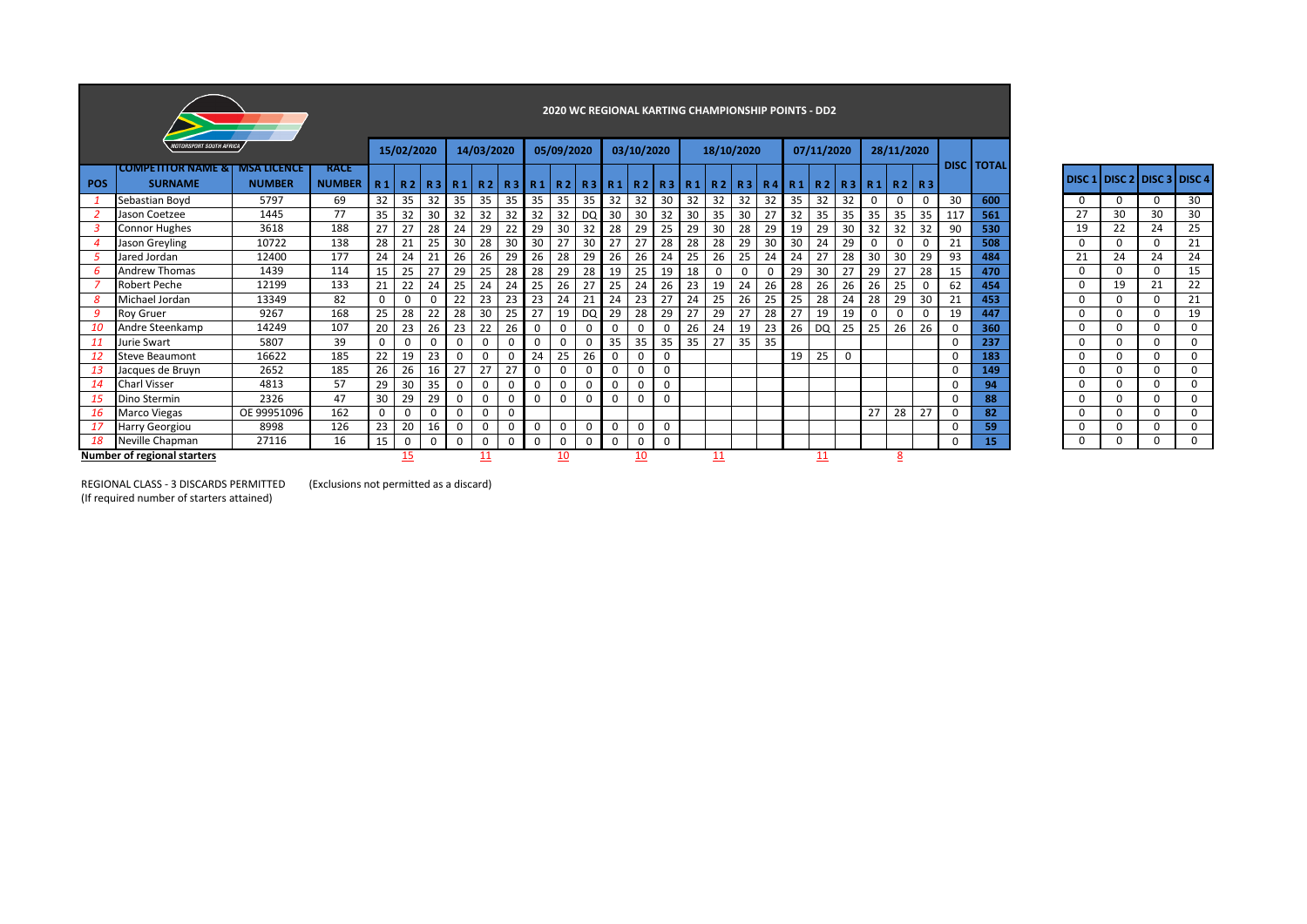|             |                                                              |               | <b>2020 WC REGIONAL KARTING CHAMPIONSHIP POINTS - DD2M</b> |                                                            |  |          |                                                                               |              |             |             |             |             |                         |             |             |                   |             |    |          |       |       |             |                |                       |                    |                      |  |                   |                   |                   |             |
|-------------|--------------------------------------------------------------|---------------|------------------------------------------------------------|------------------------------------------------------------|--|----------|-------------------------------------------------------------------------------|--------------|-------------|-------------|-------------|-------------|-------------------------|-------------|-------------|-------------------|-------------|----|----------|-------|-------|-------------|----------------|-----------------------|--------------------|----------------------|--|-------------------|-------------------|-------------------|-------------|
|             | <i><b>MOTORSPORT SOUTH AFRICA</b></i>                        |               |                                                            |                                                            |  |          | 15/02/2020 14/03/2020 05/09/2020 03/10/2020                                   |              |             |             |             |             |                         |             |             |                   | 18/10/2020  |    |          |       |       |             |                | 07/11/2020 28/11/2020 |                    |                      |  |                   |                   |                   |             |
| <b>IPOS</b> | <b>COMPETITOR NAME &amp;   MSA LICENCE</b><br><b>SURNAME</b> | <b>NUMBER</b> | <b>RACE</b><br><b>NUMBER</b>                               | $R1R2R3R1R2R3R1R2R3R1R2R3R1R2R3R1R2R3R1R2R3R4R1R2R3R1R2R3$ |  |          |                                                                               |              |             |             |             |             |                         |             |             |                   |             |    |          |       |       |             |                |                       |                    | <b>I DISCI TOTAL</b> |  | DISC <sub>1</sub> | DISC <sub>2</sub> | DISC <sub>3</sub> | <b>DISC</b> |
|             | <b>Conor Hughes</b>                                          | 3618          | 188                                                        |                                                            |  |          | 32 32 35 26 32 25 32                                                          |              |             |             | 35          |             |                         | 35 32 35    |             | $29 \mid 35 \mid$ | 35 32 32 22 |    |          |       |       |             |                | 32 35 35 35 35        | 102                | 606                  |  | 22                | 25                | 26                | 29          |
|             | Jason Greyling                                               | 10722         | 138                                                        |                                                            |  |          | 35 25 29 35 30 35 35 29                                                       |              |             |             |             |             |                         |             |             | 32 30 30 32 32 30 |             |    | 35 35 35 |       | 127   | 32 I        | 0              |                       | 25                 | 578                  |  | 0                 | $\Omega$          | $\Omega$          | 25          |
|             | Jared Jordan                                                 | 12400         | 177                                                        | 28                                                         |  |          | 28   25   28   28   32   28   30   30   29   29   28   28   29   29   28   27 |              |             |             |             |             |                         |             |             |                   |             |    |          |       |       |             |                |                       | 30 30 32 32 32 108 | 532                  |  | 25                | 27                | 28                | 28          |
|             | <b>Andrew Thomas</b>                                         | 1439          | 114                                                        | 19                                                         |  |          | 29 32 32 27 30 30 32                                                          |              |             |             |             |             | 29 23                   | 28          | 23          | 22                | 0           | 0  |          | 32    | $-35$ |             |                | 29 30 30 30           | 19                 | 523                  |  | 0                 | $\Omega$          |                   | 19          |
|             | <b>Roy Gruer</b>                                             | 9267          | 168                                                        |                                                            |  |          | 29 35 26 30 35 27 29                                                          |              |             |             |             |             |                         |             |             | 22 DQ 35 32 35 30 | 32          |    | 30 30    | 29    | 22    | 22          | $\overline{0}$ |                       | 22                 | 508                  |  |                   | 0                 |                   | 22          |
|             | Robert Peche                                                 | 12199         | 133                                                        |                                                            |  |          | 25 26 28 27 26 26 27                                                          |              |             |             | 28          |             | 28 28                   | 27          | 30          | 27 23 28          |             |    |          | 29 30 |       |             | 29 28 29 28    |                       | 74                 | 503                  |  | <sup>0</sup>      | 23                | 25                | 26          |
|             | Andre Steenkamp                                              | 14249         | 107                                                        | 24                                                         |  |          | 27 30 25 25                                                                   |              | 28          | $\mathbf 0$ | 0           | $\mathbf 0$ | $\overline{\mathbf{0}}$ | $\mathbf 0$ | $\mathbf 0$ | 29                | 28          | 23 | $-27$    |       |       |             | 28 DQ 27 28    | 29 29                 | 0                  | 407                  |  | 0                 | $\Omega$          |                   | $\Omega$    |
| 8           | Steve Beaumont                                               | 16622         | 185                                                        | 26                                                         |  | $23$ 27  | $\mathbf 0$                                                                   | $\mathbf{0}$ | $\mathbf 0$ | 26          | 27          | 27          |                         |             |             |                   |             |    |          | 22    | 28    | $\mathbf 0$ |                |                       | 0                  | 206                  |  | <sup>0</sup>      | 0                 |                   | $\Omega$    |
|             | Jacques de Bruyn                                             | 2652          | 185                                                        |                                                            |  |          | 30 30 20 29 29                                                                |              | 29          | $\mathbf 0$ | $\mathbf 0$ | $\mathbf 0$ | $\overline{0}$          | $\mathbf 0$ | $\Omega$    |                   |             |    |          |       |       |             |                |                       | $\mathbf 0$        | 167                  |  | <sup>0</sup>      | $\Omega$          | $\Omega$          | $\Omega$    |
|             | 10 Harry Georgiou                                            | 8998          | 126                                                        |                                                            |  | 27 24 20 | $\mathbf 0$                                                                   | $\mathbf 0$  | $\mathbf 0$ | $\mathbf 0$ | $\mathbf 0$ | $\mathbf 0$ |                         |             |             |                   |             |    |          |       |       |             |                |                       | 0                  | 71                   |  | 0                 | $\Omega$          | $\Omega$          | $\Omega$    |
|             |                                                              |               |                                                            |                                                            |  |          |                                                                               |              |             |             |             |             |                         |             |             |                   |             |    |          |       |       |             |                |                       |                    |                      |  |                   |                   |                   |             |
|             | <b>Number of regional starters</b>                           |               |                                                            |                                                            |  |          |                                                                               |              |             |             |             |             |                         |             |             |                   |             |    |          |       |       |             |                |                       |                    |                      |  |                   |                   |                   |             |

| DISC <sub>1</sub> | DISC <sub>2</sub> | DISC <sub>3</sub> | DISC <sub>4</sub> |
|-------------------|-------------------|-------------------|-------------------|
| 22                | 25                | 26                | 29                |
| 0                 | O                 | 0                 | 25                |
| 25                | 27                | 28                | 28                |
| 0                 | 0                 | 0                 | 19                |
| 0                 | 0                 | 0                 | 22                |
| 0                 | 23                | 25                | 26                |
| 0                 | 0                 | 0                 | 0                 |
| $\Omega$          | 0                 | 0                 | 0                 |
| 0                 | 0                 | 0                 | 0                 |
| 0                 | 0                 | 0                 | 0                 |
|                   |                   |                   |                   |

No of starters not meeting the minimum requirement.